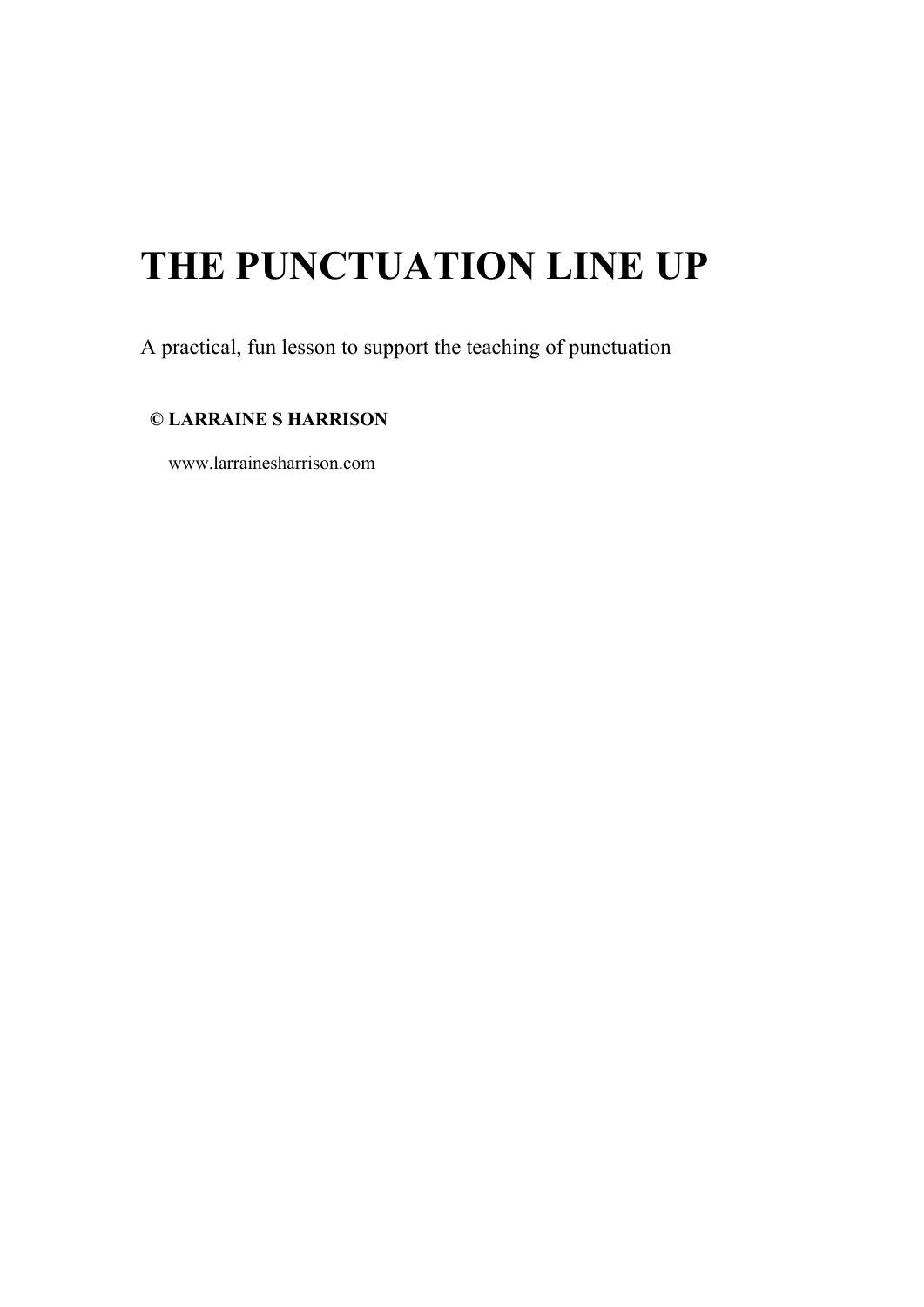# **THE PUNCTUATION LINE UP**

## **Introduction**

This activity is intended to support and reinforce ongoing work on basic punctuation by using mime ad movement to depict the shapes of the appropriate punctuation marks in a given sentence.

The work is divided into two sessions.

#### **Lesson One (optional)**

Lesson one links specific movements with punctuation marks and requires a hall or room for children to move around.

- On the word Go, ask the children to walk around the room until you say FULL STOP. When they hear this, they should stamp their feet once and stop.
- On the word Go they should set off again, but if they hear the word COMMA they should pause, take a diagonal step and the continue until you say FULL STOP again.
- Each time the children set off, add another punctuation mark with a movement (see below) You can vary them, like a game.

## **THE MOVEMENTS CHART**

*Full stop – Stamp one foot;* 

*Comma – Take one step diagonally and sway slightly to and fro;* 

*Opening and closing speech marks –Arch both arms above the head to make the* 

*shape of inverted commas;*

*Question mark – Make the arched shape of the top of a question mark by curving* 

*the arms above the head. Stand straight to represent the stem and make a small jump* 

*with feet together, to represent the dot underneath;*

*Exclamation mark – Stand straight and put both arms in the air with palms together*

*to represent the stem. Make a small jump with feet together, to represent the dot* 

*underneath.*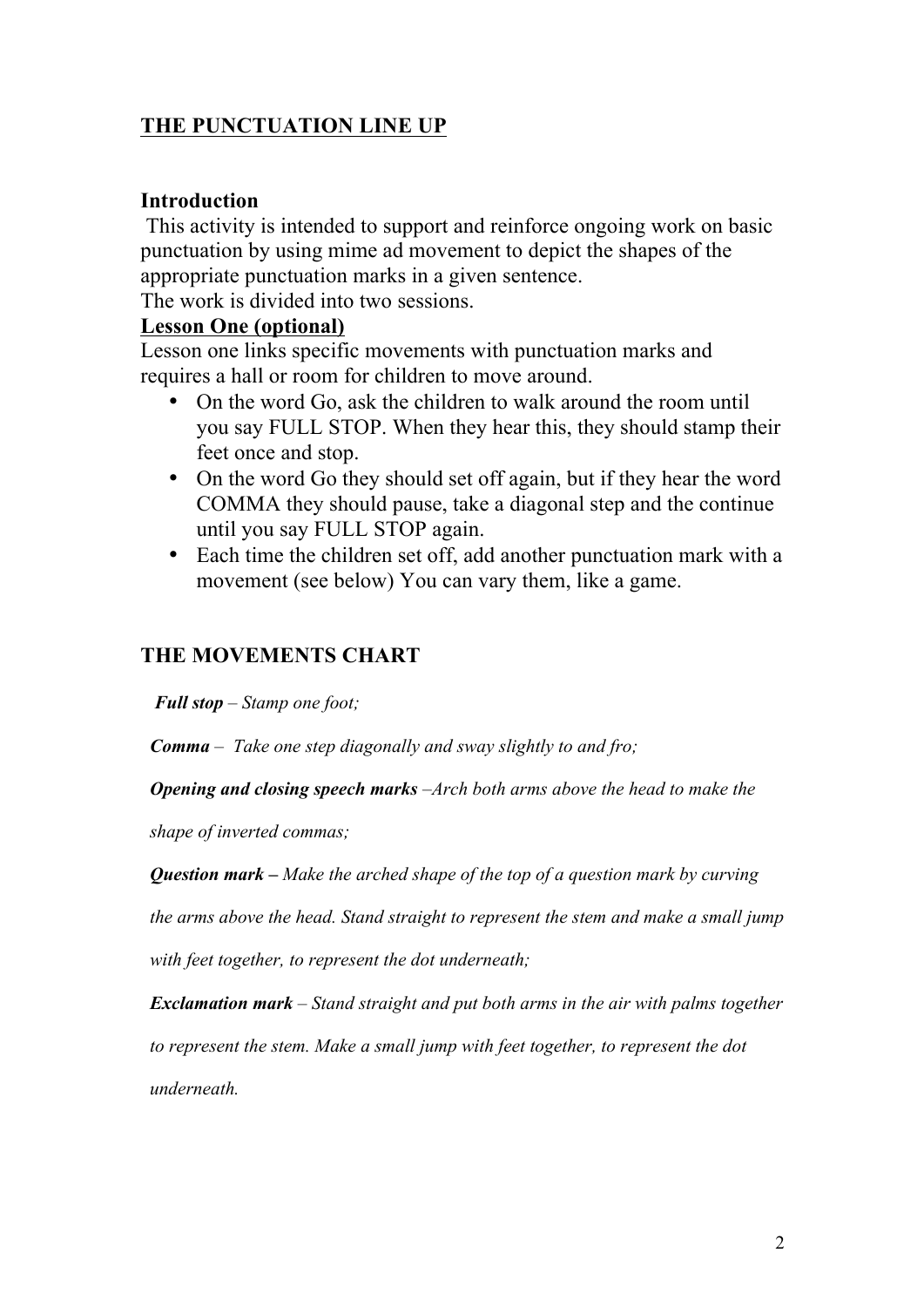## **Lesson Two**

- Clear a space at the front of the classroom
- Choose 5 children and give each child one of the following word cards as an example: *I hate toast said Jo* (or use your own)
- Ask the 5 children to stand in a line at the front of the classroom and make the words into a sentence by holding them in front of their bodies at waist height.
- Point to each word in turn and ask the class to read it aloud.
- Ask the class to tell you what would be missing if this sentence were written down. The answers should include punctuation.
- Write the sentence on the board ,minus any punctuation.
- Ask them to suggest a missing punctuation mark. Whichever punctuation mark is suggested, ask the child who made the suggestion to stand at the front, in the place where the mark would be in the sentence. For example, the full stop would stand after the word card saying *Jo.*
- Add the punctuation to the sentence on the board as well.
- Continue until all the necessary punctuation has been represented.
- Then point to the punctuation in turn, asking each child representing a punctuation mark to perform the movement associated with it (see The Movements Chart). Explain the movements if they have not been taught them in lesson one. However, they will need to make a static version of each movement. The full stop can stamp. The comma must sway diagonally. The opening and closing speech marks must move their arms in the correct way to encompass the sentence.
- Now point to each child in turn and let them respond with either a movement or a word to perform the sentence. Alternatively, the class can call out as you point, but you will need to warn them to go slowly to accommodate all the punctuation.
- Next, replace the word *said* with another card saying *shouted* and ask the class if this changes the punctuation. Ask the child representing the comma to sit down and replace them with another child, who will represent an exclamation mark movement. Discuss how the exclamation mark will affect the way the words in between the speech marks are spoken.
- Perform the new version of this sentence with the direct speech being shouted.
- Choose a different group of children to represent the words *Do you like toast said Sam.* Repeat as before, but this time it will include a question mark movement.